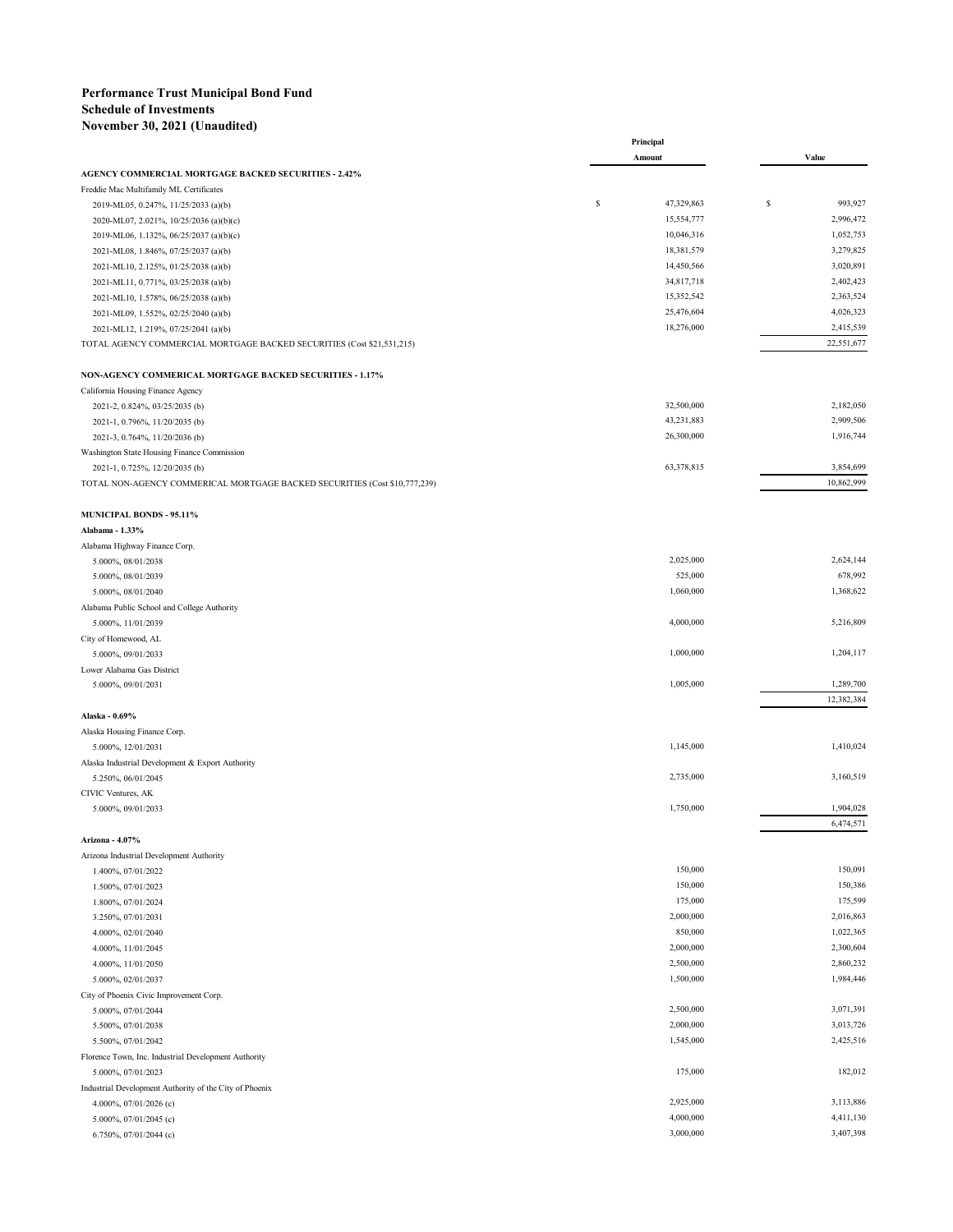| Park Central Community Facilities District                                           |           |                      |
|--------------------------------------------------------------------------------------|-----------|----------------------|
| 4.375%, 07/01/2024                                                                   | 1,205,000 | 1,250,173            |
| Salt River Project Agricultural Improvement & Power District                         |           |                      |
| 5.000%, 01/01/2047                                                                   | 5,000,000 | 6,348,128            |
| Tempe Industrial Development Authority                                               |           |                      |
| 4.000%, 10/01/2023 (c)                                                               | 85,000    | 85,036<br>37,968,982 |
| Arkansas - 0.16%                                                                     |           |                      |
| County of Saline, AR                                                                 |           |                      |
| 3.550%, 06/01/2042                                                                   | 1,410,000 | 1,451,016            |
| California - 11.60%                                                                  |           |                      |
| Adventist Health System West                                                         |           |                      |
| 2.952%, 03/01/2029                                                                   | 4,175,000 | 4,409,289            |
| California County Tobacco Securitization Agency                                      |           |                      |
| 1.750%, 06/01/2030                                                                   | 75,000    | 75,402               |
| 5.000%, 06/01/2033                                                                   | 1,950,000 | 2,514,131            |
| California Educational Facilities Authority                                          |           |                      |
| 5.000%, 03/15/2039                                                                   | 1,015,000 | 1,489,190            |
| 5.000%, 06/01/2046                                                                   | 3,500,000 | 5,430,253            |
| California Municipal Finance Authority                                               |           |                      |
| 4.000%, 12/01/2026 (c)                                                               | 2,000,000 | 2,056,464            |
| 5.000%, 12/01/2054 (c)                                                               | 1,000,000 | 1,173,648            |
| 5.000%, 12/01/2046 (c)                                                               | 750,000   | 883,921              |
| California Pollution Control Financing Authority                                     |           |                      |
| 4.000%, $11/01/2023$ (c)(d)                                                          | 3,000,000 | 2,987,998            |
| California Public Finance Authority                                                  |           |                      |
| 2.125%, 11/15/2027 (c)                                                               | 3,000,000 | 3,027,700            |
| 2.875%, 05/15/2027 (c)                                                               | 1,125,000 | 1,135,966            |
| California State Public Works Board                                                  |           |                      |
| 5.000%, 11/01/2046                                                                   | 1,250,000 | 1,635,965            |
| California Statewide Communities Development Authority                               |           |                      |
| 6.400%, 06/01/2039                                                                   | 2,415,000 | 3,265,137            |
| City of Los Angeles Department of Airports                                           | 3,000,000 | 3,805,188            |
| 5.000%, 05/15/2046                                                                   | 3,075,000 | 3,940,028            |
| 5.000%, 05/15/2046                                                                   |           |                      |
| City of San Diego, CA Tobacco Settlement Revenue Funding Corp.<br>4.000%, 06/01/2032 | 1,545,000 | 1,708,568            |
| Clovis Unified School District                                                       |           |                      |
| 0.000%, 08/01/2028 (e)                                                               | 2,175,000 | 2,005,197            |
| Coachella Valley Unified School District                                             |           |                      |
| $0.000\%, 08/01/2034$ (e)                                                            | 1,145,000 | 892,702              |
| El Camino Healthcare District                                                        |           |                      |
| 0.000%, 08/01/2028 (e)                                                               | 1,435,000 | 1,306,432            |
| Encinitas Union School District                                                      |           |                      |
| 0.000%, 08/01/2035 (e)                                                               | 1,070,000 | 1,549,298            |
| Golden State Tobacco Securitization Corp.                                            |           |                      |
| 3.000%, 06/01/2046                                                                   | 3,750,000 | 3,862,428            |
| Inland Empire Tobacco Securitization Corp.                                           |           |                      |
| 3.678%, 06/01/2038                                                                   | 3,425,000 | 3,591,654            |
| Los Angeles County Public Works Financing Authority                                  |           |                      |
| 5.000%, 12/01/2042                                                                   | 2,750,000 | 3,500,955            |
| Los Angeles Housing Authority                                                        |           |                      |
| 5.000%, 06/01/2044                                                                   | 2,200,000 | 2,584,524            |
| Low Income Investment Fund                                                           |           |                      |
| 3.711%, 07/01/2029                                                                   | 1,000,000 | 1,069,641            |
| Manteca Redevelopment Agency Successor Agency                                        |           |                      |
| 2.393%, 10/01/2030                                                                   | 500,000   | 512,188              |
| Mesa Water District                                                                  |           |                      |
| 5.000%, 03/15/2050                                                                   | 4,875,000 | 6,160,697            |
| Mountain View Shoreline Regional Park Community                                      |           | 3,870,440            |
| 5.000%, 08/01/2043                                                                   | 3,145,000 |                      |
| M-S-R Energy Authority<br>6.500%, 11/01/2039                                         | 2,350,000 | 3,767,351            |
| 7.000%, 11/01/2034                                                                   | 1,160,000 | 1,772,404            |
| Palmdale Elementary School District                                                  |           |                      |
| 0.000%, 08/01/2028 (e)                                                               | 500,000   | 452,201              |
| Ravenswood City School District                                                      |           |                      |
| 5.000%, 08/01/2038                                                                   | 1,360,000 | 1,612,088            |
|                                                                                      |           |                      |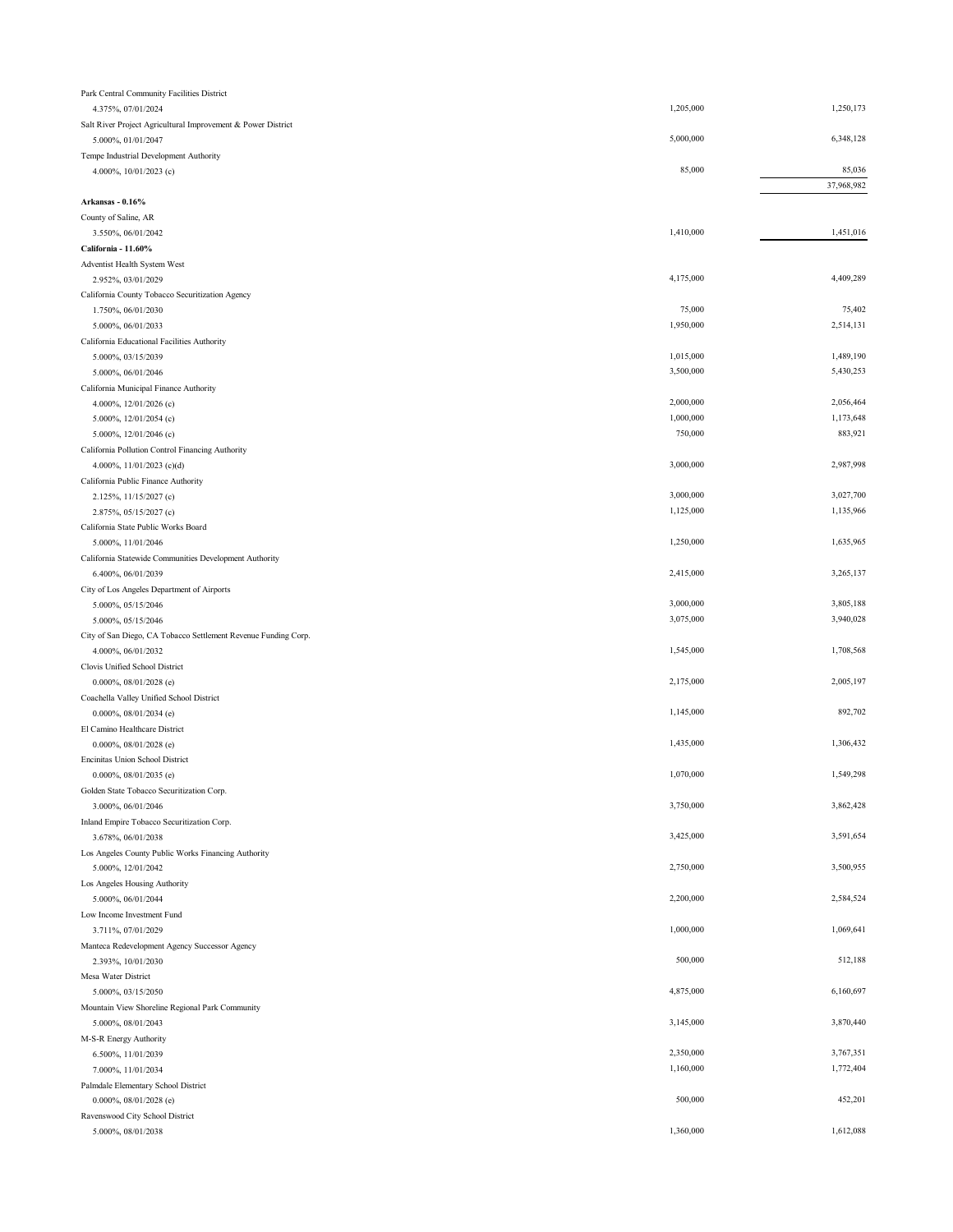| Rialto Redevelopment Agency                                       |           |             |
|-------------------------------------------------------------------|-----------|-------------|
| 5.000%, 09/01/2037                                                | 1,000,000 | 1,228,631   |
| Riverside County Redevelopment Successor Agency                   |           |             |
| 5.000%, 10/01/2031                                                | 840,000   | 998,088     |
| San Diego County Regional Transportation Commission               |           |             |
| 5.000%, 04/01/2048                                                | 2,200,000 | 2,856,296   |
| San Diego Unified School District                                 |           |             |
| 0.000%, 07/01/2041 (e)                                            | 2,005,000 | 2,420,150   |
| San Joaquin Hills Transportation Corridor Agency                  | 550,000   | 622,272     |
| 5.000%, 01/15/2029                                                |           |             |
| San Leandro Unified School District<br>$0.000\%$ , 08/01/2039 (e) | 2,175,000 | 2,169,372   |
| San Mateo Foster City Public Financing Authority                  |           |             |
| 5.000%, 08/01/2049                                                | 2,000,000 | 2,541,969   |
| San Mateo Union High School District                              |           |             |
| 0.000%, 09/01/2041 (e)                                            | 1,285,000 | 1,544,918   |
| Santa Barbara Secondary High School District                      |           |             |
| 0.000%, 08/01/2040 (e)                                            | 1,000,000 | 634,133     |
| St. Helena Unified School District                                |           |             |
| 0.000%, 06/01/2036 (e)                                            | 2,805,000 | 3,691,502   |
| State of California                                               |           |             |
| 5.000%, 09/01/2041                                                | 4,000,000 | 5,321,556   |
| University of California                                          |           |             |
| 5.500%, 05/15/2058                                                | 3,720,000 | 4,706,932   |
| West Contra Costa Unified School District                         |           |             |
| $0.000\%, 08/01/2036$ (e)                                         | 2,020,000 | 1,497,344   |
|                                                                   |           | 108,282,211 |
| Colorado - 3.47%                                                  |           |             |
| City & County of Denver, CO Airport System Revenue                |           |             |
| 5.000%, 12/01/2034                                                | 2,500,000 | 3,394,042   |
| City of Fruita, CO Healthcare Revenue                             |           |             |
| 5.000%, 01/01/2028                                                | 900,000   | 925,008     |
| Colorado Health Facilities Authority                              |           |             |
| 5.000%, 08/01/2044                                                | 2,410,000 | 2,962,576   |
| CommonSpirit Health                                               |           |             |
| 2.950%, 11/01/2022                                                | 1,725,000 | 1,758,990   |
| El Paso County School District No. 49                             |           |             |
| 5.000%, 12/15/2031                                                | 1,500,000 | 1,740,732   |
| Public Authority for Colorado Energy                              |           |             |
| 6.500%, 11/15/2038                                                | 3,800,000 | 5,905,824   |
| Pueblo City Schools                                               |           |             |
| 5.000%, 12/15/2039                                                | 2,000,000 | 2,555,220   |
| Regional Transportation District                                  |           |             |
| 4.000%, 07/15/2039                                                | 3,535,000 | 4,614,893   |
| Vauxmont Metropolitan District                                    |           |             |
| 5.000%, 12/15/2021                                                | 100,000   | 100,161     |
| 5.000%, 12/01/2021                                                | 300,000   | 300,000     |
| 5.000%, 12/01/2050                                                | 3,450,000 | 4,286,292   |
| Weld County School District No. RE-2                              |           |             |
| 5.000%, 12/01/2044                                                | 3,015,000 | 3,837,339   |
|                                                                   |           | 32,381,077  |
| Connecticut - 1.95%                                               |           |             |
| Connecticut State Health & Educational Facilities Authority       |           |             |
| 4.000%, 07/01/2041                                                | 2,250,000 | 2,604,294   |
| 4.000%, 07/01/2042                                                | 1,500,000 | 1,731,219   |
| State of Connecticut                                              |           |             |
| 5.000%, 06/01/2041                                                | 1,625,000 | 2,120,387   |
| 5.000%, 07/15/2030                                                | 6,000,000 | 7,876,191   |
| State of Connecticut Special Tax Revenue                          |           |             |
| 5.000%, 05/01/2041                                                | 3,000,000 | 3,907,061   |
|                                                                   |           | 18,239,152  |
| Delaware - 0.48%                                                  |           |             |
| University of Delaware                                            |           |             |
| 5.000%, 11/01/2038                                                | 1,595,000 | 2,276,800   |
| 5.000%, 11/01/2039                                                | 1,510,000 | 2,176,732   |
|                                                                   |           | 4,453,532   |

## **District of Columbia - 1.93%**

District of Columbia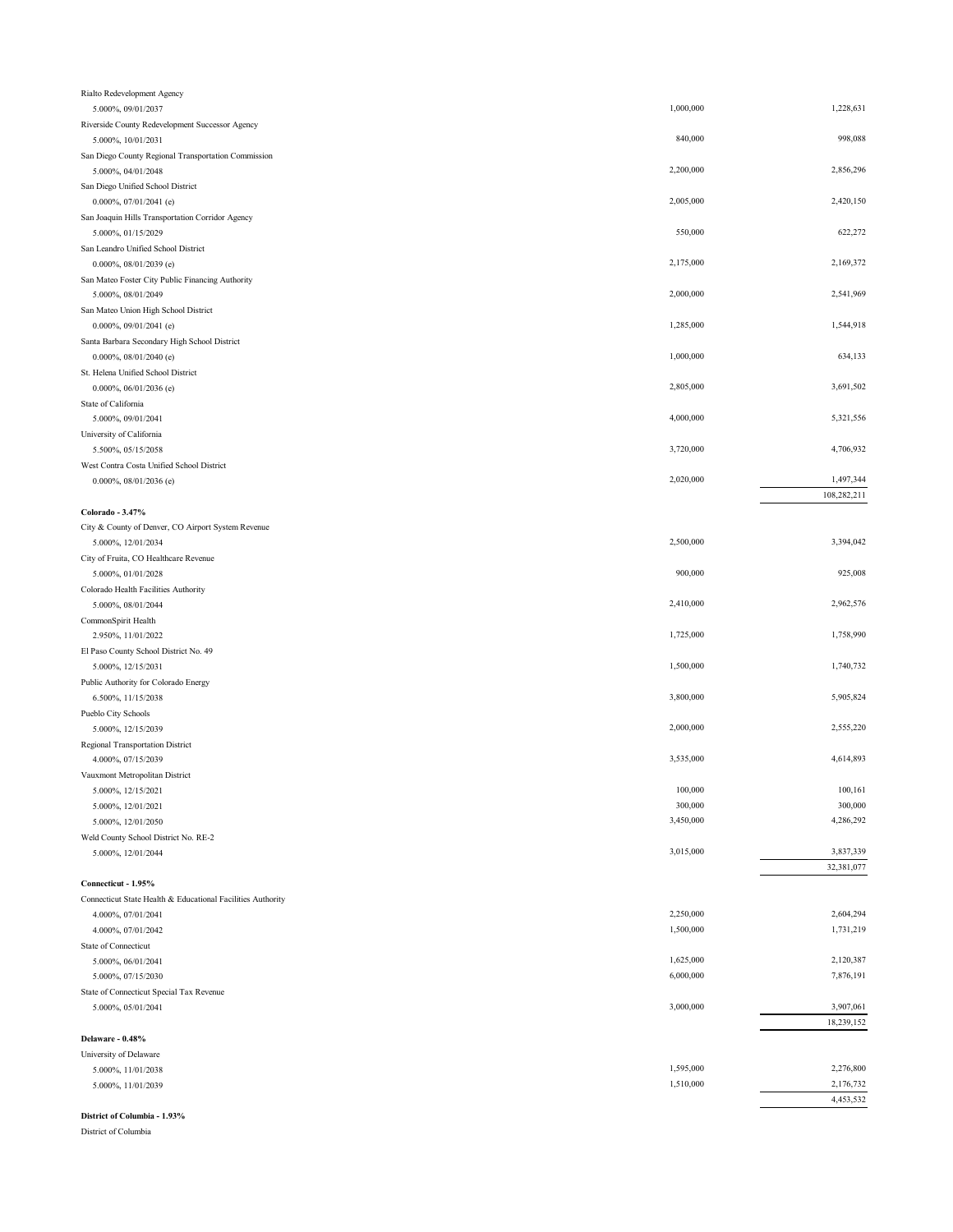| 5.000%, 03/01/2044                                                   | 3,460,000 | 4,390,230  |
|----------------------------------------------------------------------|-----------|------------|
| 5.000%, 06/01/2055                                                   | 2,000,000 | 2,343,389  |
| Metropolitan Washington Airports Authority Aviation Revenue          |           |            |
| 5.000%, 10/01/2032                                                   | 2,360,000 | 2,811,539  |
| 5.000%, 10/01/2046                                                   | 6,650,000 | 8,451,815  |
|                                                                      |           | 17,996,973 |
| Florida - 6.32%                                                      |           |            |
| Broward County, FL Water & Sewer Utility Revenue                     |           |            |
| 5.000%, 10/01/2038                                                   | 1,000,000 | 1,281,728  |
| Capital Trust Agency, Inc.                                           |           |            |
| 5.000%, 08/01/2040                                                   | 300,000   | 364,950    |
| 5.000%, 08/01/2055                                                   | 800,000   | 954,700    |
| City of Belle Isle, FL                                               |           |            |
| 5.500%, 10/01/2022                                                   | 120,000   | 124,294    |
| City of Orlando, FL Tourist Development Tax Revenue                  |           |            |
| 5.000%, 11/01/2038                                                   | 1,000,000 | 1,206,347  |
| City of Tampa, FL                                                    |           |            |
| 5.000%, 07/01/2050                                                   | 3,500,000 | 4,345,888  |
| County of Lake, FL                                                   |           |            |
| 3.375%, 08/15/2026                                                   | 1,400,000 | 1,405,064  |
| 5.000%, 08/15/2025                                                   | 4,810,000 | 4,814,231  |
| County of Miami-Dade, FL                                             |           |            |
| 5.000%, 07/01/2043                                                   | 2,000,000 | 2,552,997  |
| 5.000%, 07/01/2043                                                   | 1,500,000 | 1,760,614  |
| 5.000%, 07/01/2043                                                   | 3,500,000 | 4,415,665  |
| County of Miami-Dade, FL Aviation Revenue                            |           |            |
| 5.000%, 10/01/2038                                                   | 3,250,000 | 3,727,669  |
| County of Miami-Dade, FL Seaport Revenue                             |           |            |
| 5.750%, 10/01/2028                                                   | 545,000   | 599,624    |
| County of Miami-Dade, FL Water & Sewer System Revenue                |           |            |
| 5.000%, 10/01/2046                                                   | 5,500,000 | 7,098,303  |
| County of Sarasota, FL Utility System Revenue                        |           |            |
| 5.000%, 10/01/2039                                                   | 2,055,000 | 2,576,165  |
| 5.000%, 10/01/2045                                                   | 2,000,000 | 2,571,383  |
| Dade County, FL Professional Sports Franchise Facilities Tax Revenue |           |            |
| 5.250%, 10/01/2030                                                   | 1,040,000 | 1,375,440  |
| Florida Development Finance Corp.                                    |           |            |
| 5.000%, 09/15/2040 (c)                                               | 2,050,000 | 2,296,261  |
| 5.500%, 09/15/2025 (c)                                               | 1,420,000 | 1,472,589  |
| 6.500%, 01/01/2049 (c)                                               | 2,735,000 | 2,793,515  |
| 7.375%, 01/01/2049 (c)                                               | 3,000,000 | 3,272,394  |
| Greater Orlando Aviation Authority                                   |           |            |
| 5.000%, 10/01/2046                                                   | 1,500,000 | 1,773,172  |
| School Board of Miami-Dade County                                    |           |            |
| 5.000%, 03/15/2039                                                   | 2,645,000 | 3,078,474  |
| School District of Broward County                                    |           |            |
| 5.000%, 07/01/2040                                                   | 2,500,000 | 3,080,335  |
| Venetian Community Development District                              |           |            |
| 5.000%, 05/01/2023                                                   | 55,000    | 55,695     |
|                                                                      |           | 58,997,497 |
| Georgia - 2.10%                                                      |           |            |
| Americus & Sumter County Hospital Authority                          |           |            |
| 5.125%, 05/15/2023                                                   | 170,000   | 175,991    |
| Brookhaven Development Authority                                     |           |            |
| 5.000%, 07/01/2039                                                   | 875,000   | 1,109,148  |
| City of Atlanta, GA Water & Wastewater Revenue                       |           |            |
| 5.500%, 11/01/2027                                                   | 1,550,000 | 1,843,262  |
| City of Conyers, GA                                                  |           |            |
| 4.300%, 03/01/2031 (d)                                               | 1,185,000 | 1,173,337  |
| Cobb County Kennestone Hospital Authority                            |           |            |
| 4.000%, 04/01/2041                                                   | 225,000   | 263,934    |
| 5.000%, 04/01/2050                                                   | 5,000,000 | 6,215,032  |
| 5.000%, 04/01/2037                                                   | 175,000   | 221,969    |
| 5.000%, 04/01/2038                                                   | 550,000   | 696,423    |
| Georgia Municipal Association, Inc.                                  |           |            |
| 5.000%, 12/01/2037                                                   | 500,000   | 615,724    |
| Macon-Bibb County Housing Authority                                  |           |            |
| 1.400%, 11/01/2024                                                   | 1,200,000 | 1,204,221  |
|                                                                      |           |            |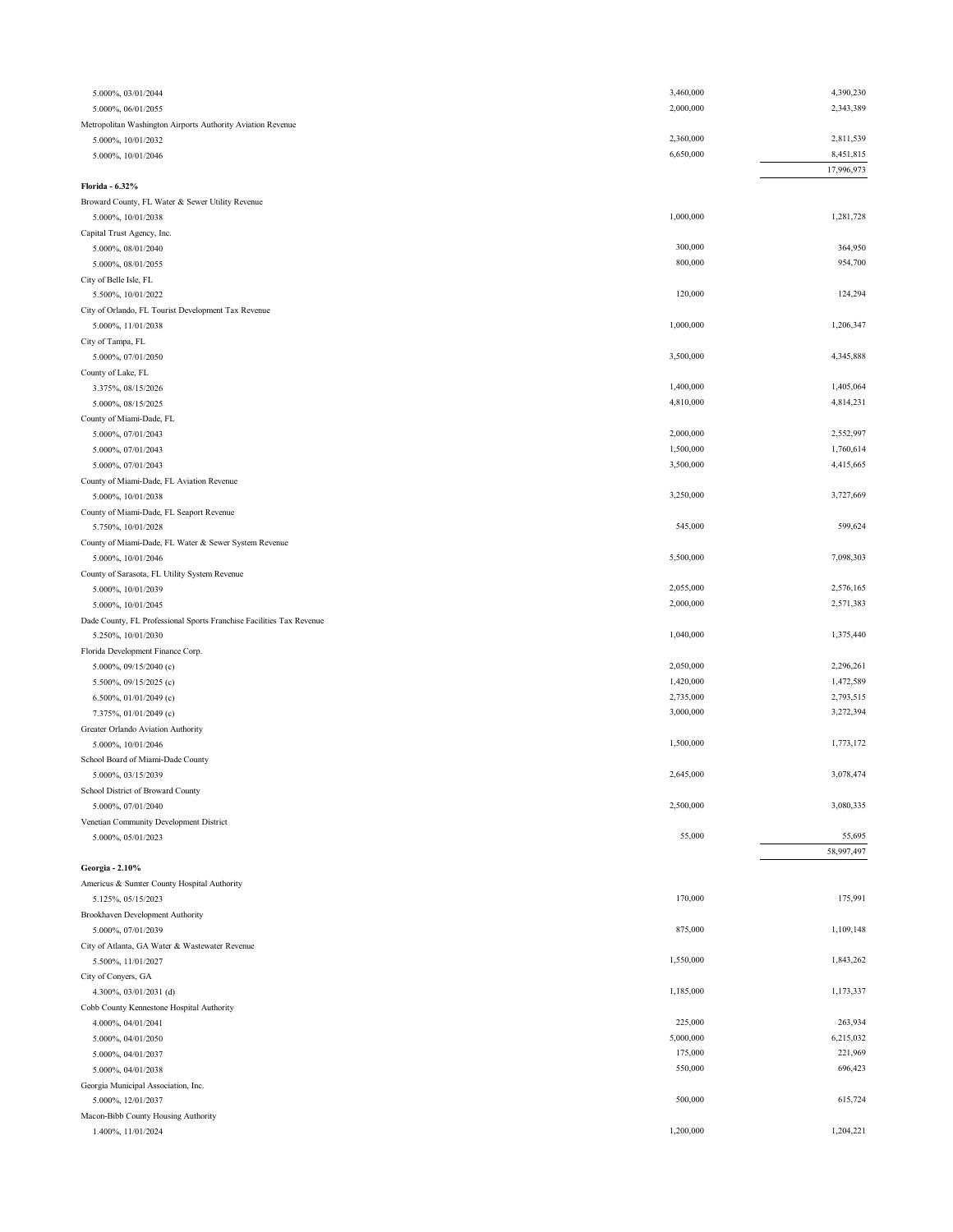| 1.625%, 10/01/2024                                                     | 3,250,000              | 3,259,503              |
|------------------------------------------------------------------------|------------------------|------------------------|
| Main Street Natural Gas, Inc.                                          |                        |                        |
| 5.000%, 05/15/2029                                                     | 1,250,000              | 1,554,586              |
| Municipal Electric Authority of Georgia                                |                        |                        |
| 5.000%, 01/01/2045                                                     | 1,000,000              | 1,259,428              |
|                                                                        |                        | 19,592,558             |
| Hawaii - 0.37%                                                         |                        |                        |
| City & County of Honolulu, HI<br>5.000%, 07/01/2035                    | 900,000                | 1,173,365              |
| State of Hawaii                                                        |                        |                        |
| 5.000%, 01/01/2038                                                     | 1,885,000              | 2,320,354              |
|                                                                        |                        | 3,493,719              |
| <b>Illinois - 4.32%</b>                                                |                        |                        |
| Boone & Winnebago Counties Community Unit School District No. 200      |                        |                        |
| $0.000\%$ , $01/01/2024$ (e)                                           | 815,000                | 804,549                |
| Boone Mchenry & Dekalb Counties Community Unit School District No. 100 |                        |                        |
| 0.000%, $12/01/2023$ (e)                                               | 520,000                | 514,652                |
| 0.000%, $12/01/2023$ (e)                                               | 615,000<br>365,000     | 608,844<br>357,561     |
| 0.000%, $12/01/2024$ (e)<br>Chicago Board of Education                 |                        |                        |
| 0.000%, $12/01/2022$ (e)                                               | 840,000                | 836,108                |
| Chicago O'Hare International Airport                                   |                        |                        |
| 5.000%, 01/01/2037                                                     | 2,000,000              | 2,363,452              |
| 5.000%, 01/01/2042                                                     | 510,000                | 600,518                |
| Chicago Transit Authority                                              |                        |                        |
| 5.000%, 06/01/2024                                                     | 750,000                | 833,332                |
| Cook County School District No. 103                                    |                        |                        |
| 0.000%, $12/01/2022$ (e)                                               | 850,000                | 844,969                |
| County of Cook, IL Sales Tax Revenue                                   |                        |                        |
| 4.000%, 11/15/2040                                                     | 1,905,000              | 2,257,554              |
| 4.000%, 11/15/2041                                                     | 3,500,000              | 4,137,942              |
| Illinois Finance Authority<br>5.000%, 01/01/2034                       | 500,000                | 590,982                |
| 5.000%, 07/01/2037                                                     | 4,810,000              | 6,137,551              |
| Macon County School District No. 61 Decatur                            |                        |                        |
| 5.000%, 12/01/2040                                                     | 1,580,000              | 1,940,510              |
| Metropolitan Pier & Exposition Authority                               |                        |                        |
| 0.000%, 06/15/2026 (e)                                                 | 2,455,000              | 2,316,397              |
| Metropolitan Water Reclamation District of Greater Chicago             |                        |                        |
| 5.000%, 12/01/2041                                                     | 3,500,000              | 4,147,487              |
| Railsplitter Tobacco Settlement Authority                              |                        |                        |
| 5.000%, 06/01/2027                                                     | 1,375,000              | 1,617,526              |
| Regional Transportation Authority<br>5.750%, 06/01/2034                | 3,000,000              | 4,174,086              |
| Sales Tax Securitization Corp.                                         |                        |                        |
| 5.000%, 01/01/2027                                                     | 1,700,000              | 2,045,571              |
| State of Illinois                                                      |                        |                        |
| 5.000%, 03/01/2046                                                     | 1,000,000              | 1,241,914              |
| State of Illinois Sales Tax Revenue                                    |                        |                        |
| 6.000%, 06/15/2026                                                     | 1,575,000              | 1,931,174              |
|                                                                        |                        | 40,302,679             |
| Indiana - 4.08%                                                        |                        |                        |
| City of Valparaiso, IN                                                 |                        |                        |
| 6.750%, 01/01/2034                                                     | 500,000                | 554,547                |
| Crown Point Multi-School Building Corp.<br>5.000%, 01/15/2040          | 7,000,000              | 9,041,545              |
| Hammond Multi-School Building Corp.                                    |                        |                        |
| 5.000%, 07/15/2034                                                     | 2,000,000              | 2,442,612              |
| Indiana Finance Authority                                              |                        |                        |
| 5.000%, 10/01/2044                                                     | 5,000,000              | 6,311,343              |
| 5.000%, 09/01/2036                                                     | 1,000,000              | 1,179,270              |
| Indiana Health Facility Financing Authority                            |                        |                        |
| 5.000%, 11/15/2034                                                     | 1,350,000              | 1,563,963              |
| Indiana Municipal Power Agency                                         |                        |                        |
| 5.000%, 01/01/2042                                                     | 3,850,000              | 4,552,713              |
| Indianapolis Local Public Improvement Bond Bank                        |                        |                        |
| 5.000%, 01/01/2038<br>5.000%, 01/01/2039                               | 1,715,000<br>2,500,000 | 2,159,159<br>3,210,077 |
|                                                                        |                        |                        |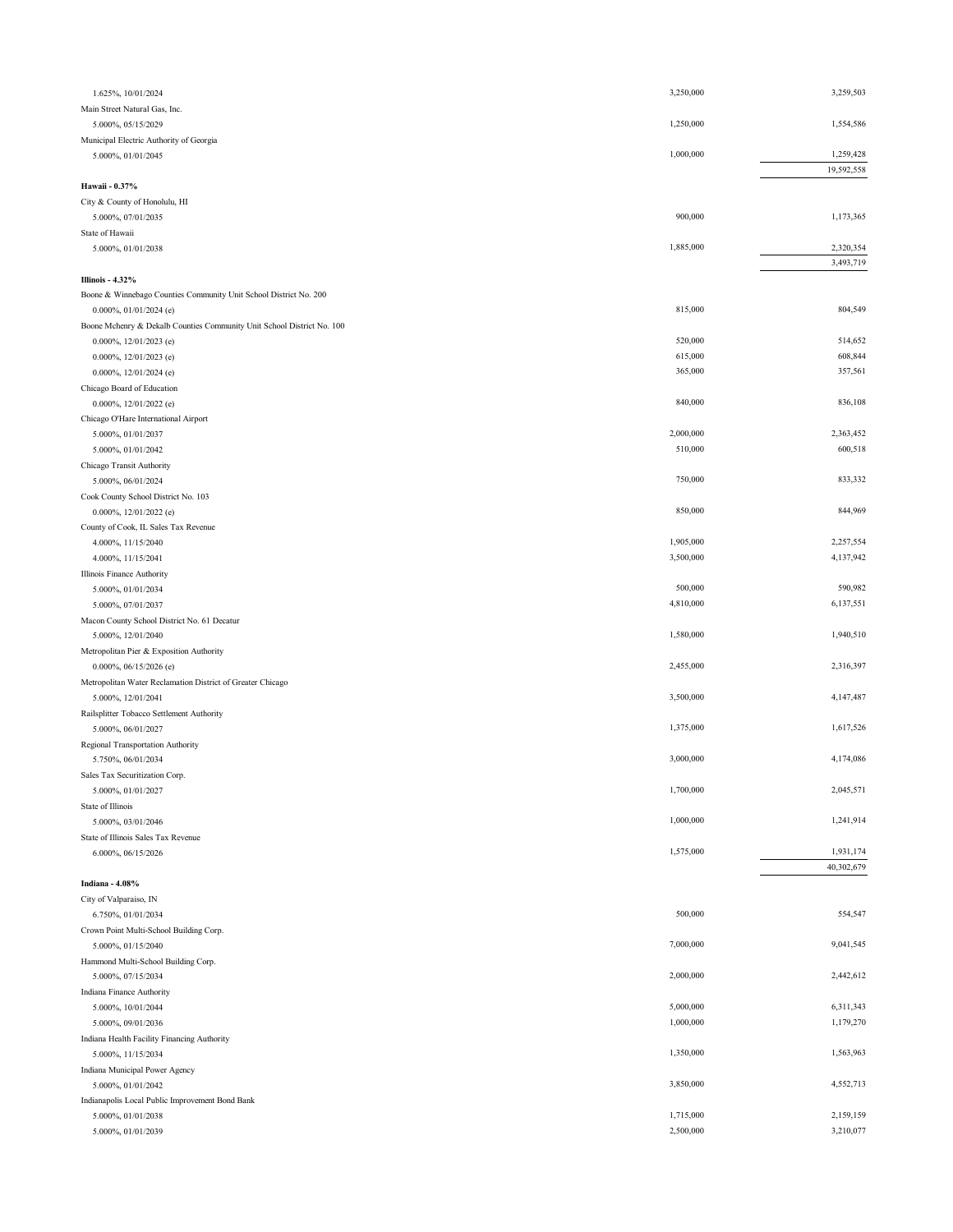| 5.250%, 02/01/2039                                                                                          | 2,155,000              | 2,738,151              |
|-------------------------------------------------------------------------------------------------------------|------------------------|------------------------|
| Northern Indiana Commuter Transportation District                                                           |                        |                        |
| 5.000%, 07/01/2033                                                                                          | 1,130,000              | 1,342,106              |
| Purdue University                                                                                           |                        |                        |
| 5.000%, 07/01/2035                                                                                          | 700,000                | 915,935                |
| 5.000%, 07/01/2036                                                                                          | 1,500,000              | 1,958,831              |
| 5.000%, 07/01/2037                                                                                          | 100,000                | 130,301<br>38,100,553  |
| Iowa - 0.50%                                                                                                |                        |                        |
| Iowa Finance Authority                                                                                      |                        |                        |
| 2.875%, 05/15/2049                                                                                          | 40,000                 | 40,038                 |
| Iowa Tobacco Settlement Authority                                                                           |                        |                        |
| 4.000%, 06/01/2049                                                                                          | 4,000,000              | 4,621,362              |
|                                                                                                             |                        | 4,661,400              |
| Kentucky - 1.33%                                                                                            |                        |                        |
| County of Trimble, KY                                                                                       |                        |                        |
| 1.300%, 09/01/2044                                                                                          | 3,500,000              | 3,530,025              |
| Grant County School District Finance Corp.                                                                  | 85,000                 | 85,599                 |
| 1.400%, 08/01/2022<br>Kentucky Bond Development Corp.                                                       |                        |                        |
| 5.000%, 09/01/2049                                                                                          | 3,000,000              | 3,756,958              |
| Kentucky Economic Development Finance Authority                                                             |                        |                        |
| 5.000%, 05/15/2026                                                                                          | 1,000,000              | 1,099,085              |
| Kentucky Public Energy Authority                                                                            |                        |                        |
| 4.000%, 02/01/2050                                                                                          | 3,370,000              | 3,905,205              |
|                                                                                                             |                        | 12,376,872             |
| Louisiana - 0.79%                                                                                           |                        |                        |
| East Baton Rouge Sewerage Commission                                                                        |                        |                        |
| 5.000%, 02/01/2039                                                                                          | 2,000,000              | 2,289,683              |
| Louisiana Energy & Power Authority                                                                          | 410,000                | 440,133                |
| 5.250%, 06/01/2028<br>Louisiana Local Government Environmental Facilities & Community Development Authority |                        |                        |
| 5.000%, 11/01/2032                                                                                          | 1,200,000              | 1,397,784              |
| 5.000%, 12/01/2037                                                                                          | 1,685,000              | 2,108,038              |
| Tobacco Settlement Financing Corp.                                                                          |                        |                        |
| 5.000%, 05/15/2022                                                                                          | 400,000                | 408,420                |
| 5.250%, 05/15/2033                                                                                          | 745,000                | 760,328                |
|                                                                                                             |                        | 7,404,386              |
| Maine - 0.27%                                                                                               |                        |                        |
| Maine Governmental Facilities Authority                                                                     |                        |                        |
| 5.000%, 10/01/2038                                                                                          | 2,010,000              | 2,541,979              |
| Maryland - 1.69%<br>City of Baltimore, MD                                                                   |                        |                        |
| 5.000%, 07/01/2050                                                                                          | 2,550,000              | 3,235,498              |
| County of Anne Arundel, MD                                                                                  |                        |                        |
| 5.000%, 10/01/2046                                                                                          | 3,000,000              | 3,822,148              |
| Maryland Stadium Authority                                                                                  |                        |                        |
| 5.000%, 05/01/2050                                                                                          | 4,000,000              | 5,982,919              |
| State of Maryland Department of Transportation                                                              |                        |                        |
| 5.000%, 12/01/2029                                                                                          | 2,250,000              | 2,767,063              |
|                                                                                                             |                        | 15,807,628             |
| Massachusetts - 2.38%                                                                                       |                        |                        |
| Commonwealth of Massachusetts                                                                               |                        |                        |
| 5.000%, 11/01/2045<br>5.250%, 09/01/2043                                                                    | 4,000,000<br>2,000,000 | 5,137,499<br>2,534,339 |
| Commonwealth of Massachusetts Transportation Fund Revenue                                                   |                        |                        |
| 5.000%, 06/01/2049                                                                                          | 5,000,000              | 6,233,816              |
| Massachusetts Educational Financing Authority                                                               |                        |                        |
| 5.000%, 07/01/2028                                                                                          | 2,250,000              | 2,737,751              |
| Massachusetts Port Authority                                                                                |                        |                        |
| 5.000%, 07/01/2039                                                                                          | 1,000,000              | 1,318,147              |
| 5.000%, 07/01/2040                                                                                          | 875,000                | 1,151,276              |
| Massachusetts School Building Authority                                                                     |                        |                        |
| 5.000%, 02/15/2044                                                                                          | 2,500,000              | 3,129,074              |
| Michigan - 3.65%                                                                                            |                        | 22,241,902             |
| <b>Battle Creek School District</b>                                                                         |                        |                        |
|                                                                                                             | 775,000                | 905,192                |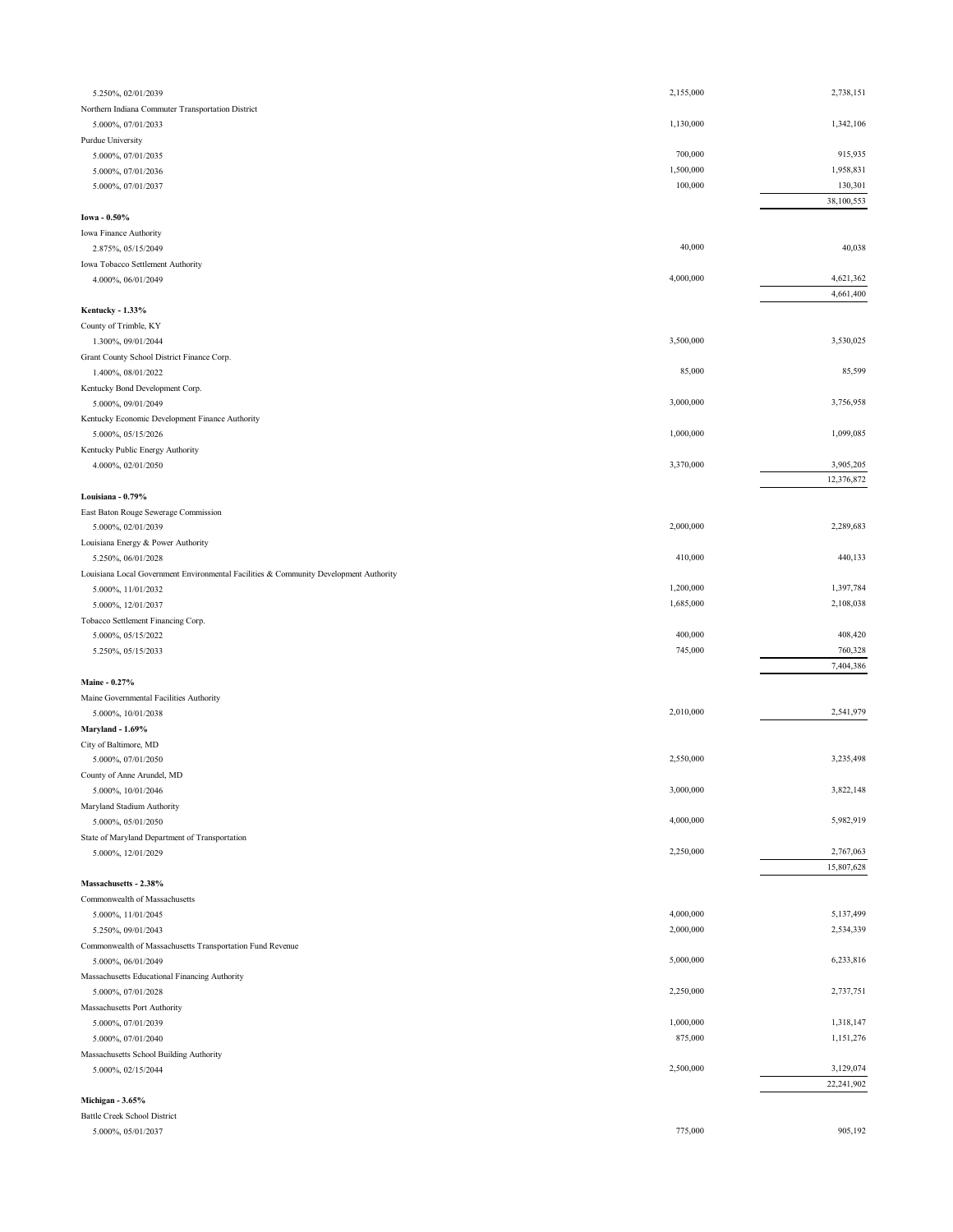| <b>Bedford Public School District</b>                       |           |            |
|-------------------------------------------------------------|-----------|------------|
| 5.000%, 05/01/2037                                          | 1,150,000 | 1,447,702  |
| Charter Township of Commerce, MI                            |           |            |
| 5.000%, 12/01/2038                                          | 1,000,000 | 1,160,878  |
| City of Detroit, MI                                         |           |            |
| 4.000%, 04/01/2044                                          | 3,000,000 | 2,835,512  |
| 5.000%, 04/01/2046                                          | 1,850,000 | 2,267,845  |
| Detroit City School District                                |           |            |
| 5.250%, 05/01/2027                                          | 715,000   | 884,935    |
| Grand Rapids Public Schools                                 |           |            |
| 5.000%, 11/01/2040                                          | 1,000,000 | 1,243,359  |
| Kalamazoo Economic Development Corp.                        |           |            |
| 2.625%, 05/15/2025                                          | 1,150,000 | 1,150,904  |
| Michigan Finance Authority                                  |           |            |
| 1.250%, 06/01/2030                                          | 115,000   | 115,408    |
| 3.267%, 06/01/2039                                          | 6,000,000 | 6,475,363  |
| 3.875%, 10/01/2023                                          | 250,000   | 260,548    |
| 5.000%, 12/01/2041                                          | 1,990,000 | 2,513,446  |
| Michigan Strategic Fund                                     |           |            |
| 4.000%, 10/01/2061                                          | 2,250,000 | 2,514,447  |
| Schoolcraft Community Schools                               |           |            |
| 5.000%, 05/01/2046                                          | 2,000,000 | 2,521,347  |
| Thornapple Kellogg School District                          |           |            |
| 5.000%, 05/01/2043                                          | 2,360,000 | 2,970,975  |
| Walled Lake Consolidated School District                    |           |            |
| 5.000%, 05/01/2045                                          | 2,300,000 | 2,905,252  |
| Western Michigan University                                 |           |            |
| 5.000%, 11/15/2046                                          | 1,500,000 | 1,917,524  |
|                                                             |           | 34,090,637 |
| Minnesota - 0.51%                                           |           |            |
| City of Minneapolis, MN                                     |           |            |
| 5.000%, 03/01/2029                                          | 450,000   | 472,634    |
| 5.750%, 07/01/2055                                          | 2,000,000 | 2,335,278  |
|                                                             |           |            |
|                                                             |           |            |
| City of St. Anthony, MN                                     |           |            |
| 6.000%, 12/01/2030                                          | 1,000,000 | 1,072,380  |
| Minneapolis-St. Paul Metropolitan Airports Commission       |           |            |
| 5.000%, 01/01/2041                                          | 750,000   | 893,823    |
|                                                             |           | 4,774,115  |
| Missouri - 1.77%                                            |           |            |
| Jackson County School District                              |           |            |
| 5.500%, 03/01/2035                                          | 1,015,000 | 1,323,681  |
| 5.500%, 03/01/2037                                          | 990,000   | 1,289,199  |
| Kansas City Industrial Development Authority                |           |            |
| 5.000%, 03/01/2057                                          | 3,250,000 | 3,970,394  |
| Missouri Joint Municipal Electric Utility Commission        |           |            |
| 5.000%, 12/01/2040                                          | 2,000,000 | 2,358,012  |
| Platte County Reorganized School District                   |           |            |
| 5.250%, 03/01/2040                                          | 4,600,000 | 6,204,856  |
| St. Louis County Industrial Development Authority           |           |            |
| 5.125%, 09/01/2048                                          | 1,250,000 | 1,399,351  |
|                                                             |           | 16,545,493 |
| Nebraska - 1.24%                                            |           |            |
| Central Plains Energy Project                               |           |            |
| 5.000%, 09/01/2034                                          | 2,000,000 | 2,707,662  |
| Omaha Public Power District                                 |           |            |
| 5.000%, 02/01/2046                                          | 7,000,000 | 8,907,442  |
|                                                             |           | 11,615,104 |
| Nevada - 0.70%                                              |           |            |
| City of Las Vegas, NV                                       |           |            |
| 5.000%, 09/01/2031                                          | 1,150,000 | 1,344,340  |
| County of Clark, NV Department of Aviation                  |           |            |
| 5.000%, 07/01/2036                                          | 1,535,000 | 2,026,846  |
| 5.000%, 07/01/2041                                          | 2,500,000 | 3,147,650  |
|                                                             |           | 6,518,836  |
| New Hampshire - 0.27%                                       |           |            |
| New Hampshire Health and Education Facilities Authority Act |           |            |
| 5.000%, 07/01/2041                                          | 2,065,000 | 2,506,558  |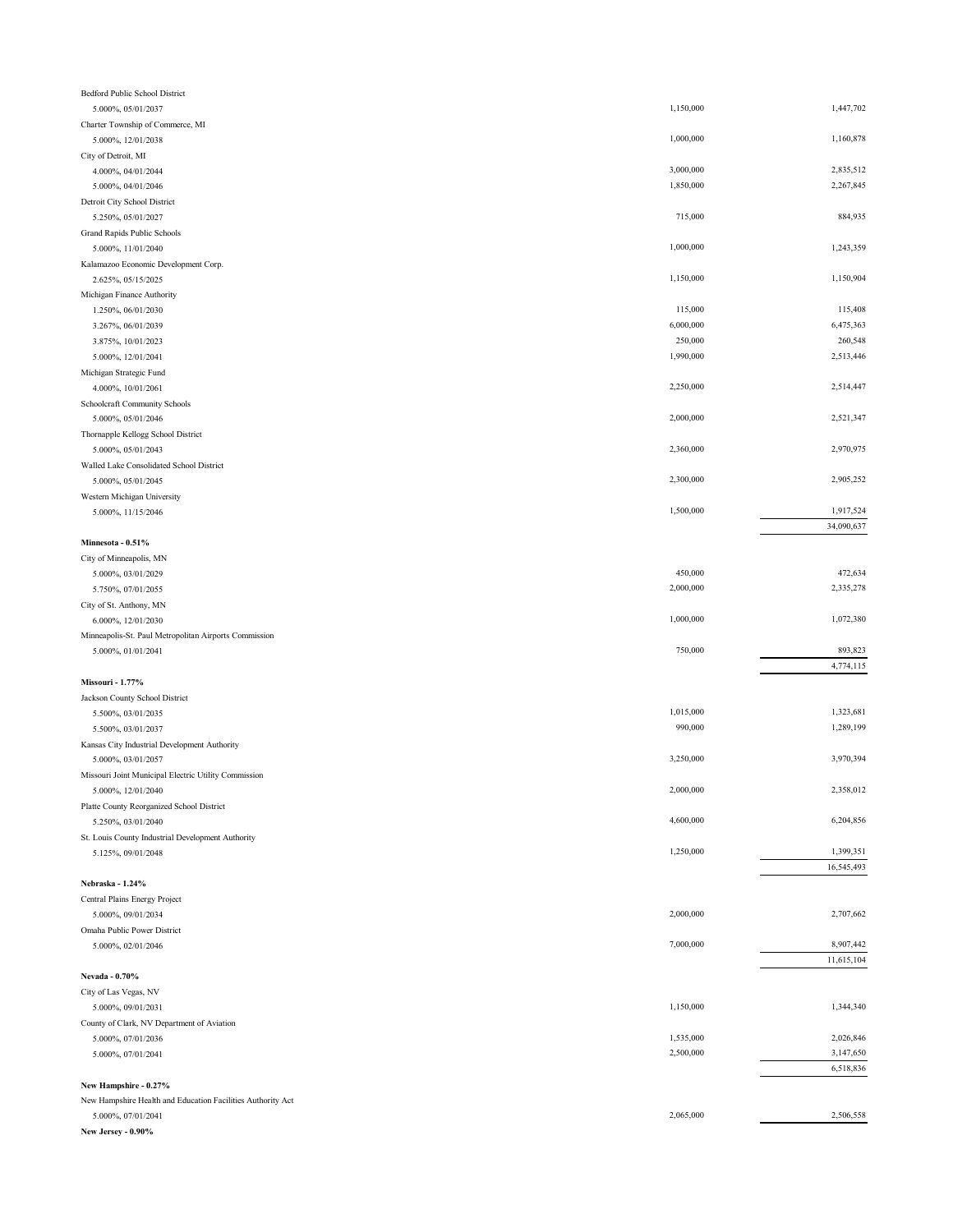| Garden State Preservation Trust                                         |           |            |
|-------------------------------------------------------------------------|-----------|------------|
| 5.750%, 11/01/2028                                                      | 965,000   | 1,180,346  |
| New Jersey Economic Development Authority                               |           |            |
| 3.375%, 07/01/2030                                                      | 1,000,000 | 1,056,459  |
| 5.500%, 01/01/2027                                                      | 300,000   | 332,729    |
| New Jersey Higher Education Student Assistance Authority                |           |            |
| 5.000%, 12/01/2027                                                      | 765,000   | 929,020    |
| New Jersey Transportation Trust Fund Authority                          |           |            |
| 0.000%, 12/15/2027 (e)                                                  | 2,210,000 | 2,054,887  |
| 0.000%, 12/15/2030 (e)                                                  | 1,870,000 | 1,621,467  |
| Tobacco Settlement Financing Corp.                                      |           |            |
| 5.000%, 06/01/2033                                                      | 1,035,000 | 1,259,076  |
|                                                                         |           | 8,433,984  |
| New Mexico - 0.08%                                                      |           |            |
| City of Santa Fe, NM                                                    |           |            |
| 2.250%, 05/15/2024                                                      | 710,000   | 710,599    |
| New York - 5.40%                                                        |           |            |
| Build NYC Resource Corp.                                                |           |            |
| 4.000%, 06/15/2031                                                      | 600,000   | 666,147    |
| 4.000%, 06/15/2041                                                      | 1,350,000 | 1,485,934  |
| City of New York, NY                                                    |           |            |
| 5.000%, 12/01/2037                                                      | 2,000,000 | 2,511,267  |
| New York City Industrial Development Agency                             |           |            |
| $0.000\%, 03/01/2031$ (e)                                               | 2,520,000 | 2,126,669  |
| New York City Transitional Finance Authority Future Tax Secured Revenue |           |            |
| 5.000%, 08/01/2040                                                      | 5,000,000 | 6,221,640  |
| New York City Water & Sewer System                                      |           |            |
| 5.000%, 06/15/2040                                                      | 2,040,000 | 2,524,914  |
| 5.000%, 06/15/2050                                                      | 3,260,000 | 4,173,288  |
| New York State Dormitory Authority                                      |           |            |
| 2.692%, 07/01/2035                                                      | 1,000,000 | 1,005,443  |
| 2.742%, 07/01/2036                                                      | 1,205,000 | 1,210,661  |
| 2.792%, 07/01/2037                                                      | 1,200,000 | 1,196,649  |
| 2.842%, 07/01/2038                                                      | 1,100,000 | 1,095,093  |
| 4.000%, 08/01/2043                                                      | 4,700,000 | 5,391,665  |
| 5.000%, 03/15/2041                                                      | 2,435,000 | 3,043,876  |
| New York State Urban Development Corp.                                  |           |            |
| 5.000%, 03/15/2044                                                      | 5,615,000 | 7,160,513  |
| New York Transportation Development Corp.                               |           |            |
| 5.000%, 12/01/2037                                                      | 1,280,000 | 1,605,223  |
| Port Authority of New York & New Jersey                                 | 1,525,000 | 1,688,239  |
| 5.000%, 09/01/2032                                                      | 3,165,000 | 4,087,978  |
| 5.000%, 10/15/2040                                                      | 2,500,000 | 3,220,991  |
| 5.000%, 10/15/2041                                                      |           | 50,416,190 |
| North Carolina - 0.72%                                                  |           |            |
|                                                                         |           |            |
| Durham Housing Authority<br>2.000%, 09/01/2024                          | 1,000,000 | 1,000,368  |
| North Carolina Medical Care Commission                                  |           |            |
| 2.500%, 10/01/2024                                                      | 740,000   | 742,247    |
| University of North Carolina at Chapel Hill                             |           |            |
| 5.000%, 12/01/2038                                                      | 1,500,000 | 2,025,925  |
| 5.000%, 12/01/2039                                                      | 1,475,000 | 1,987,719  |
| 5.000%, 12/01/2040                                                      | 700,000   | 941,537    |
|                                                                         |           | 6,697,796  |
| North Dakota - 0.58%                                                    |           |            |
| City of Larimore, ND                                                    |           |            |
| 0.850%, 05/01/2024                                                      | 2,000,000 | 2,000,001  |
| City of Mandan, ND                                                      |           |            |
| 2.750%, 09/01/2041                                                      | 395,000   | 395,141    |
| County of Burleigh, ND                                                  |           |            |
| 2.750%, 02/01/2022                                                      | 3,000,000 | 3,001,116  |
|                                                                         |           | 5,396,258  |
| Ohio - 3.72%                                                            |           |            |
| City of Columbus, OH                                                    |           |            |
| 5.000%, 04/01/2040                                                      | 3,000,000 | 3,918,223  |
| 5.000%, 04/01/2041                                                      | 2,400,000 | 3,127,412  |
| County of Cuyahoga, OH                                                  |           |            |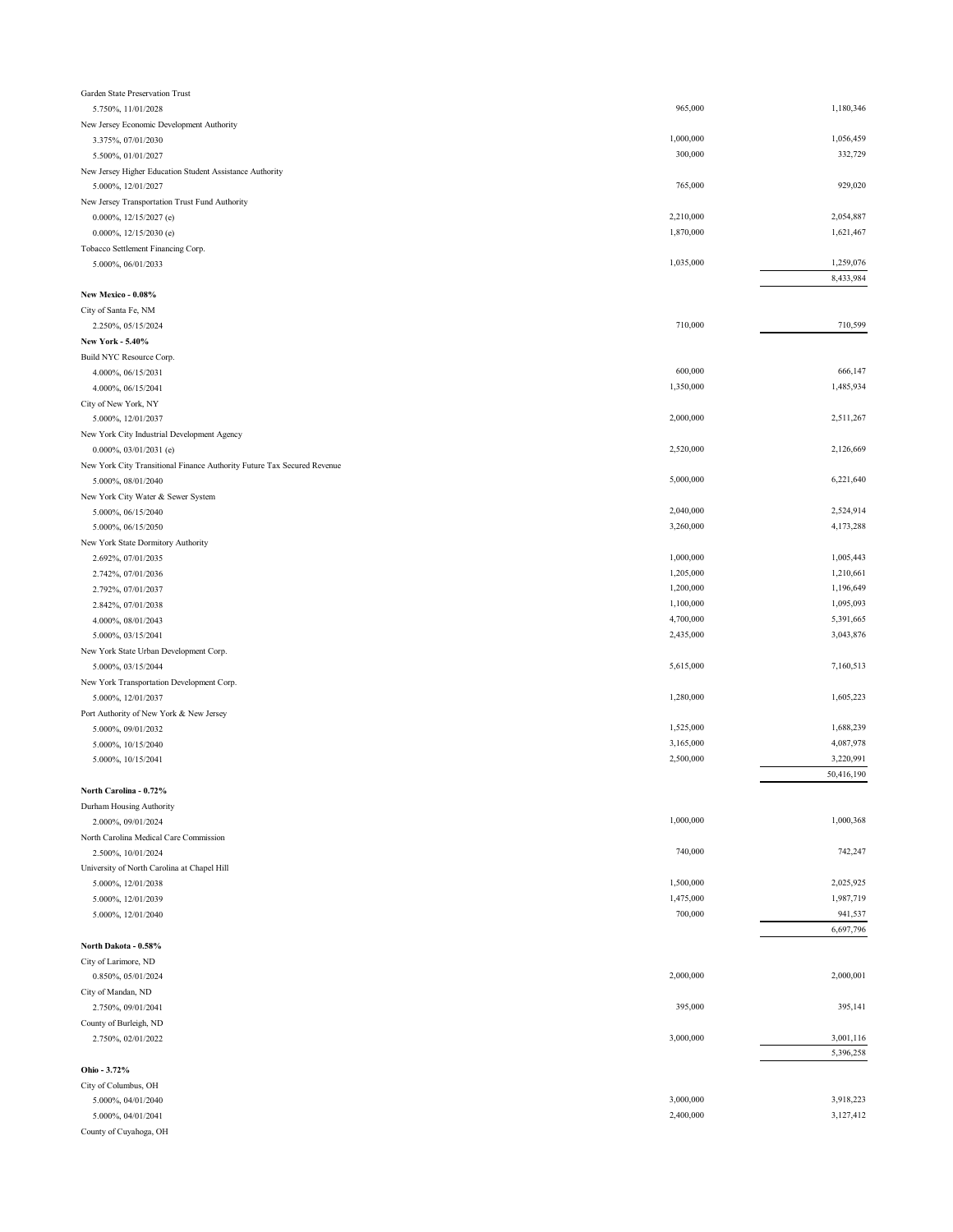| 5.500%, 02/15/2052                                                  | 1,300,000              | 1,556,916              |
|---------------------------------------------------------------------|------------------------|------------------------|
| County of Hamilton, OH                                              |                        |                        |
| 3.374%, 06/01/2034                                                  | 3,020,000              | 3,283,139              |
| Franklin County Convention Facilities Authority                     |                        |                        |
| 5.000%, 12/01/2046                                                  | 3,000,000              | 3,702,873              |
| Licking Heights Local School District                               |                        |                        |
| 5.000%, 10/01/2042                                                  | 1,000,000              | 1,205,142              |
| Ohio Higher Educational Facility Commission                         |                        |                        |
| 3.750%, 12/01/2023                                                  | 1,790,000              | 1,815,811              |
| Ohio Water Development Authority Water Pollution Control Loan Fund  |                        |                        |
| 5.000%, 12/01/2050                                                  | 4,285,000              | 5,461,633              |
| State of Ohio                                                       |                        |                        |
| 5.000%, 05/01/2040                                                  | 5,275,000<br>1,000,000 | 6,989,791<br>1,235,699 |
| 5.000%, 01/01/2033                                                  | 500,000                | 665,207                |
| 5.000%, 01/01/2037                                                  | 430,000                | 570,927                |
| 5.000%, 01/01/2038<br>5.000%, 01/01/2039                            | 920,000                | 1,218,785              |
|                                                                     |                        | 34,751,558             |
| Oklahoma - 0.69%                                                    |                        |                        |
| University of Oklahoma                                              |                        |                        |
| 5.000%, 07/01/2046                                                  | 5,000,000              | 6,462,308              |
| Oregon - 1.11%                                                      |                        |                        |
| Benton & Linn Counties Consolidated School District No. 509J & 509A |                        |                        |
| 5.000%, 06/15/2038                                                  | 1,455,000              | 1,804,986              |
| Clackamas County Hospital Facility Authority                        |                        |                        |
| 2.750%, 11/15/2025                                                  | 500,000                | 500,405                |
| 5.375%, 11/15/2055                                                  | 500,000                | 551,647                |
| Hospital Facilities Authority of Multnomah County Oregon            |                        |                        |
| 0.950%, 06/01/2027                                                  | 1,000,000              | 989,375                |
| Medford Hospital Facilities Authority                               |                        |                        |
| 5.000%, 10/01/2024                                                  | 450,000                | 485,696                |
| 5.000%, 08/15/2045                                                  | 2,420,000              | 3,054,764              |
| Port of Portland, OR Airport Revenue                                |                        |                        |
|                                                                     |                        |                        |
| 5.000%, 07/01/2042                                                  | 2,485,000              | 2,927,391              |
|                                                                     |                        | 10,314,264             |
| Pennsylvania - 3.35%                                                |                        |                        |
| Commonwealth Financing Authority                                    |                        |                        |
| 5.000%, 06/01/2034                                                  | 1,750,000              | 2,133,844              |
| 5.000%, 06/01/2035                                                  | 730,000                | 888,946                |
| Delaware Valley Regional Finance Authority                          |                        |                        |
| 0.938%, 09/01/2048                                                  | 1,000,000              | 1,008,262              |
| Geisinger Authority                                                 |                        |                        |
| 5.000%, 04/01/2050                                                  | 4,080,000              | 5,082,165              |
| Hopewell Area School District                                       |                        |                        |
| $0.000\%, 09/01/2026$ (e)                                           | 900,000                | 846,352                |
| Montour School District                                             |                        |                        |
| 5.000%, 04/01/2035                                                  | 1,825,000              | 2,101,397              |
| Pennsylvania Economic Development Financing Authority               |                        |                        |
| 5.000%, 06/30/2028                                                  | 750,000                | 889,266                |
| Pennsylvania Turnpike Commission                                    | 6,000,000              | 7,867,070              |
| 5.000%, 12/01/2046                                                  |                        |                        |
| 5.000%, 12/01/2045                                                  | 2,500,000              | 3,197,865              |
| 5.000%, 12/01/2046                                                  | 2,500,000<br>625,000   | 3,232,524<br>816,530   |
| 6.000%, 12/01/2030                                                  | 2,000,000              | 2,627,383              |
| 6.375%, 12/01/2038                                                  |                        |                        |
| Scranton School District<br>5.000%, 12/01/2035                      | 500,000                | 602,171                |
|                                                                     |                        | 31,293,775             |
| Puerto Rico - 1.52%                                                 |                        |                        |
| Children's Trust Fund                                               |                        |                        |
| 5.375%, 05/15/2033                                                  | 760,000                | 765,280                |
| Commonwealth of Puerto Rico                                         |                        |                        |
| 3.650%, 07/01/2016 (f)                                              | 600,000                | 546,750                |
| 4.000%, 07/01/2021 (f)                                              | 1,820,000              | 1,681,225              |
| 4.400%, 07/01/2020 (f)                                              | 950,000                | 870,437                |
| 8.000%, 07/01/2035 (f)                                              | 500,000                | 438,750                |
| GDB Debt Recovery Authority of Puerto Rico                          | 3,440,902              | 3,243,050              |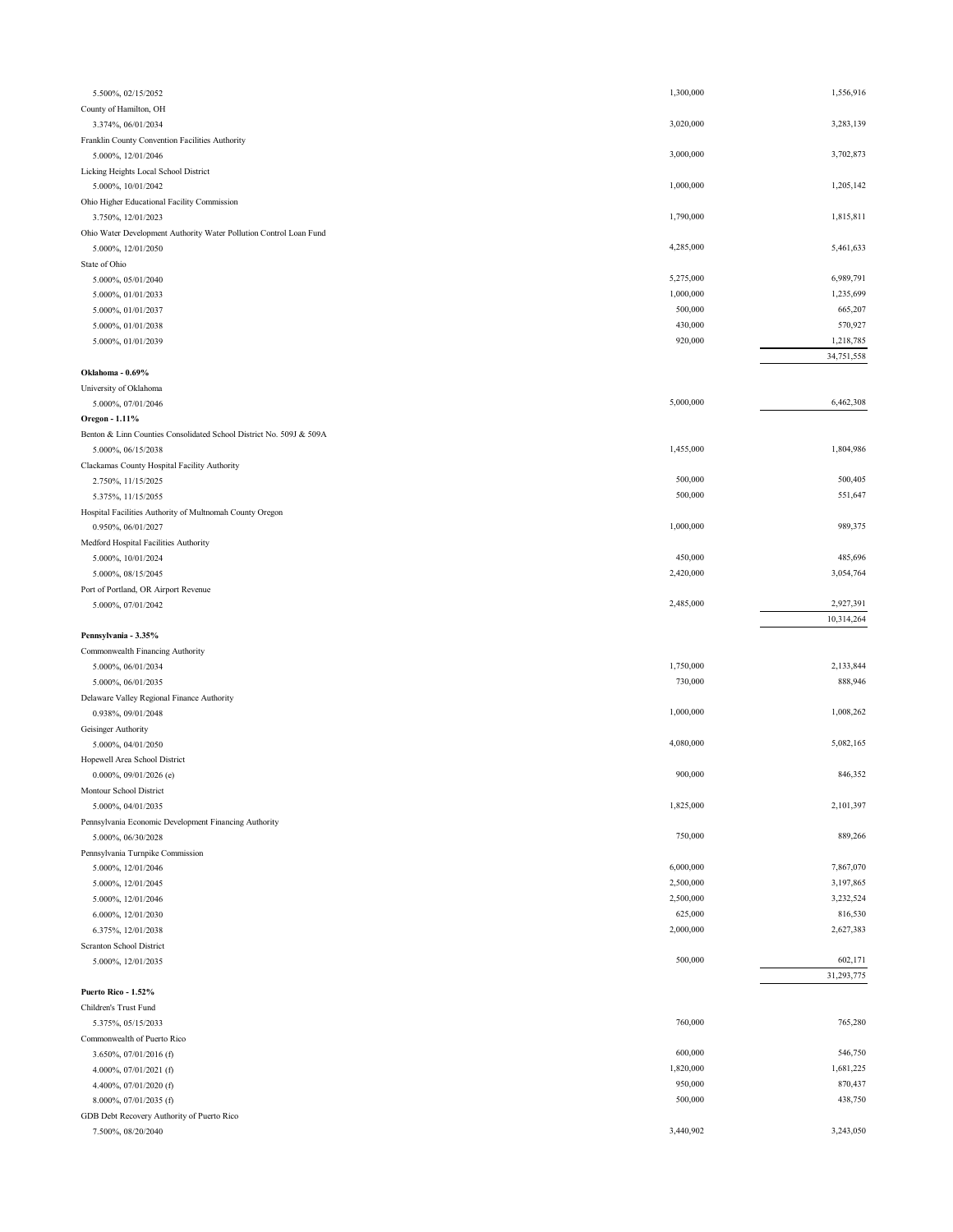| Puerto Rico Convention Center District Authority        |           |            |
|---------------------------------------------------------|-----------|------------|
| 4.500%, 07/01/2036                                      | 1,900,000 | 1,904,750  |
| Puerto Rico Highway & Transportation Authority          |           |            |
| 5.850%, 03/01/2027                                      | 1,395,000 | 1,398,488  |
| Puerto Rico Sales Tax Financing Corp. Sales Tax Revenue |           |            |
| 0.000%, 07/01/2024 (e)                                  | 2,000,000 | 1,921,550  |
| 0.000%, 07/01/2029 (e)                                  | 1,589,000 | 1,374,646  |
|                                                         |           | 14,144,926 |
| Rhode Island - 0.60%                                    |           |            |
| City of Cranston, RI                                    |           |            |
| 5.000%, 08/01/2039                                      | 1,950,000 | 2,475,633  |
| Rhode Island Student Loan Authority                     |           |            |
| 5.000%, 12/01/2023                                      | 905,000   | 983,666    |
| 5.000%, 12/01/2025                                      | 525,000   | 608,339    |
| 5.000%, 12/01/2030                                      | 1,175,000 | 1,498,056  |
| Tobacco Settlement Financing Corp.                      |           |            |
| 2.250%, 06/01/2041                                      | 45,000    | 47,550     |
|                                                         |           | 5,613,244  |
| South Carolina - 0.81%                                  |           |            |
| Commission of Public Works, City of Greer               |           |            |
|                                                         | 1,000,000 | 1,349,554  |
| 5.500%, 09/01/2032                                      |           |            |
| South Carolina Jobs-Economic Development Authority      |           |            |
| 8.750%, 07/01/2025 (c)(d)                               | 1,000,000 | 1,026,410  |
| University of South Carolina                            |           |            |
| 5.000%, 05/01/2046                                      | 4,000,000 | 5,169,319  |
|                                                         |           | 7,545,283  |
| Tennessee - 0.66%                                       |           |            |
| Memphis-Shelby County Airport Authority                 |           |            |
| 5.000%, 07/01/2045                                      | 3,000,000 | 3,793,383  |
| New Memphis Arena Public Building Authority             |           |            |
| 0.000%, 04/01/2030 (e)                                  | 750,000   | 782,647    |
| 0.000%, 04/01/2031 (e)                                  | 1,500,000 | 1,589,139  |
|                                                         |           | 6,165,169  |
| Texas - 9.48%                                           |           |            |
| Alamo Regional Mobility Authority                       |           |            |
| 5.000%, 06/15/2039                                      | 1,335,000 | 1,521,252  |
| Arlington Higher Education Finance Corp.                |           |            |
| 5.000%, 02/15/2030                                      | 1,000,000 | 1,125,933  |
| 5.000%, 08/15/2033                                      | 610,000   | 795,765    |
| 5.000%, 08/15/2034                                      | 525,000   | 683,520    |
| Austin Achieve Public Schools, Inc.                     |           |            |
| 5.750%, 06/15/2026                                      | 1,000,000 | 1,001,250  |
| <b>Bexar County Hospital District</b>                   |           |            |
| 5.000%, 02/15/2038                                      | 2,135,000 | 2,620,401  |
| City of Austin, TX Water & Wastewater System Revenue    |           |            |
| 5.000%, 11/15/2046                                      | 2,500,000 | 3,293,571  |
| City of Fort Worth, TX                                  |           |            |
| 5.250%, 03/01/2036                                      | 1,800,000 | 1,997,574  |
| City of Houston, TX Combined Utility System Revenue     |           |            |
| 5.000%, 11/15/2042                                      | 2,000,000 | 2,454,544  |
| City of San Antonio, TX Electric & Gas Systems Revenue  |           |            |
| 5.000%, 02/01/2044                                      | 1,015,000 | 1,255,795  |
| Clifton Higher Education Finance Corp.                  |           |            |
| 6.000%, 03/01/2029                                      | 2,915,000 | 3,212,597  |
|                                                         |           |            |
| Colony Economic Development Corp.<br>7.250%, 10/01/2042 | 1,500,000 | 1,615,365  |
|                                                         |           |            |
| Colony Local Development Corp.                          |           |            |
| 7.250%, 10/01/2033                                      | 700,000   | 755,947    |
| County of Bexar, TX                                     |           |            |
| 5.000%, 06/15/2039                                      | 1,265,000 | 1,539,596  |
| County of Fort Bend, TX                                 |           |            |
| 5.000%, 03/01/2041                                      | 1,500,000 | 1,927,580  |
| County of Harris, TX                                    |           |            |
| 0.775%, 08/15/2035                                      | 1,020,000 | 1,013,063  |
| 5.000%, 08/15/2034                                      | 1,000,000 | 1,190,704  |
| Dallas Area Rapid Transit                               |           |            |
| 5.000%, 12/01/2047                                      | 2,000,000 | 2,569,340  |
| 5.250%, 12/01/2031                                      | 800,000   | 1,101,983  |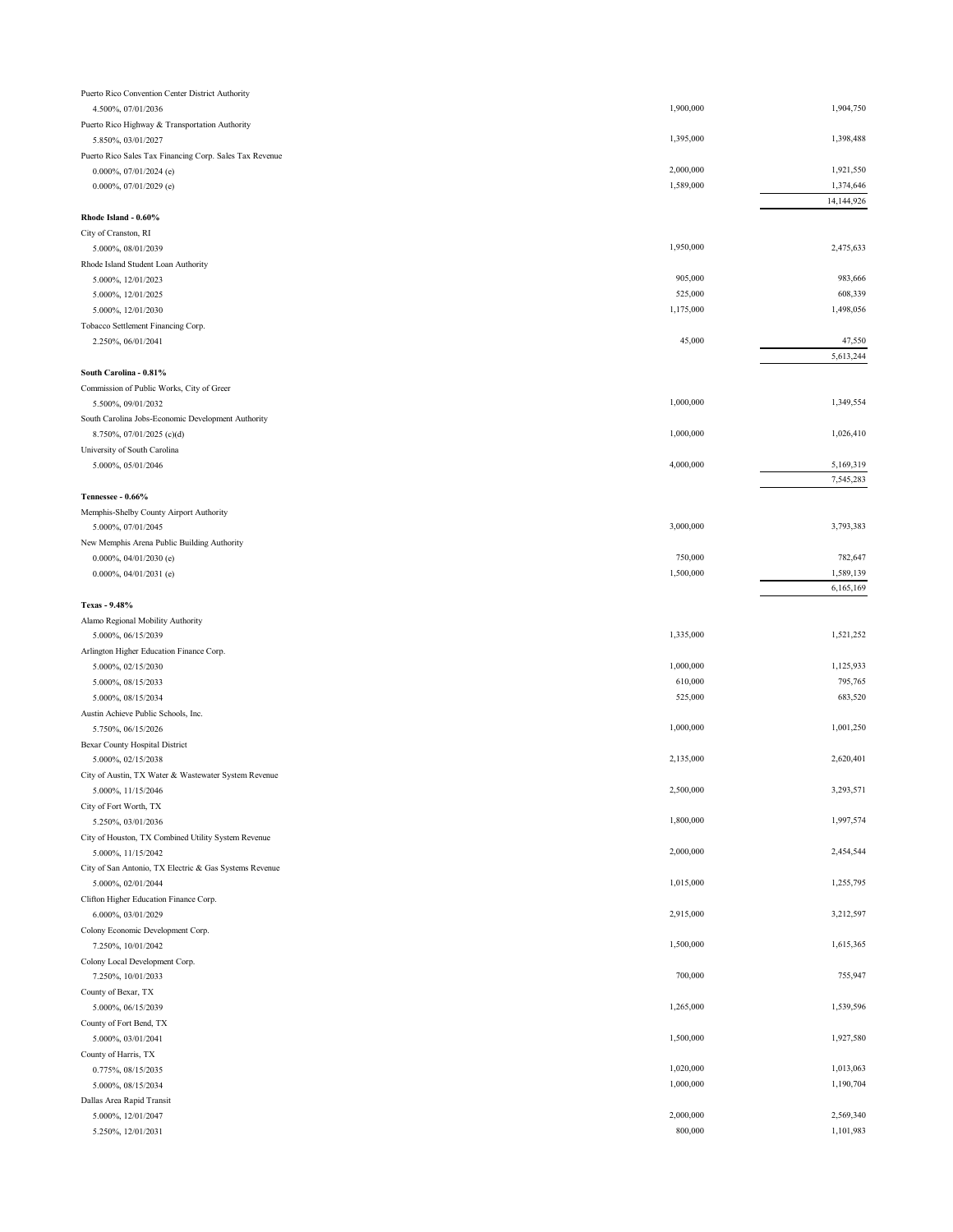| El Paso Independent School District                        |                        |                        |
|------------------------------------------------------------|------------------------|------------------------|
| 5.000%, 08/15/2037                                         | 1,250,000              | 1,475,082              |
| Grand Parkway Transportation Corp.                         |                        |                        |
| 5.000%, 10/01/2038                                         | 2,000,000              | 2,488,576              |
| Lower Colorado River Authority                             |                        |                        |
| 5.000%, 05/15/2051                                         | 3,925,000              | 4,873,413              |
| New Hope Cultural Education Facilities Finance Corp.       |                        |                        |
| 10.000%, 12/01/2025 (c)(d)                                 | 1,000,000              | 1,095,598              |
| North East Independent School District                     |                        |                        |
| 5.250%, 02/01/2030                                         | 1,025,000              | 1,359,025              |
| Port Authority of Houston of Harris County Texas           |                        |                        |
| 4.000%, 10/01/2046                                         | 5,000,000              | 6,064,125              |
| 5.000%, 10/01/2041                                         | 5,000,000              | 6,661,619              |
| Port of Beaumont Industrial Development Authority          |                        |                        |
| 4.100%, 01/01/2028 (c)                                     | 3,000,000              | 2,937,390              |
| Pottsboro Higher Education Finance Corp.                   |                        |                        |
| 2.000%, 08/15/2040                                         | 775,000                | 749,371                |
| San Antonio Water System                                   |                        |                        |
| 5.000%, 05/15/2050                                         | 3,010,000              | 3,797,090              |
| State of Texas                                             |                        |                        |
| 4.000%, 08/01/2033                                         | 1,315,000              | 1,657,799              |
| 4.000%, 08/01/2034                                         | 1,350,000              | 1,715,589              |
| 5.500%, 08/01/2033                                         | 1,000,000              | 1,213,738              |
| Tarrant County Cultural Education Facilities Finance Corp. |                        |                        |
| 3.000%, 11/15/2026                                         | 1,000,000              | 1,006,555              |
| 5.000%, 07/01/2036                                         | 1,500,000              | 1,850,015              |
| 5.250%, 11/15/2025                                         | 2,070,000              | 2,077,258              |
| Texas Municipal Gas Acquisition & Supply Corp. I           |                        |                        |
| 6.250%, 12/15/2026                                         | 1,735,000              | 2,001,649              |
| Texas Municipal Gas Acquisition & Supply Corp. III         |                        |                        |
| 5.000%, 12/15/2032                                         | 2,175,000              | 2,870,200              |
| Texas Public Finance Authority                             |                        |                        |
| 8.250%, 07/01/2024                                         | 1,500,000              | 1,513,737              |
|                                                            |                        |                        |
|                                                            |                        |                        |
| Texas Water Development Board                              | 4,825,000              | 5,999,225              |
| 5.000%, 04/15/2049                                         |                        |                        |
| University of Texas System                                 | 2,645,000              | 3,368,082              |
| 5.000%, 08/15/2039                                         |                        |                        |
|                                                            |                        | 88,450,916             |
| Utah - 3.22%                                               |                        |                        |
| County of Utah, UT                                         | 1,500,000              | 1,751,553              |
| 5.000%, 05/15/2041                                         |                        |                        |
| 5.000%, 05/15/2043                                         | 3,405,000              | 4,321,017              |
| Salt Lake City Corp. Airport Revenue                       |                        |                        |
| 5.000%, 07/01/2042                                         | 3,000,000              | 3,586,457              |
| 5.000%, 07/01/2043                                         | 1,000,000              | 1,207,626              |
| 5.000%, 07/01/2046                                         | 6,865,000              | 8,682,114              |
| University of Utah                                         |                        |                        |
| 5.000%, 08/01/2040                                         | 1,560,000              | 2,026,003              |
| Utah Associated Municipal Power Systems                    |                        |                        |
| 5.000%, 09/01/2037                                         | 2,030,000              | 2,439,719              |
| Utah Charter School Finance Authority                      |                        |                        |
| 5.000%, 10/15/2035                                         | 1,500,000              | 1,693,115              |
| 5.000%, 04/15/2039                                         | 700,000                | 848,880                |
| Wildflower Improvement Association                         |                        |                        |
| 6.625%, 03/01/2031 (c)(d)                                  | 3,500,219              | 3,503,800              |
|                                                            |                        | 30,060,284             |
| Virginia - 0.31%                                           |                        |                        |
| Arlington County Industrial Development Authority          |                        |                        |
| 5.000%, 07/01/2037                                         | 500,000                | 641,205                |
| County of Botetourt, VA                                    |                        |                        |
| 6.000%, 07/01/2044                                         | 2,000,000              | 2,205,512              |
|                                                            |                        | 2,846,717              |
| Washington - 2.27%                                         |                        |                        |
| Chelan County Public Utility District No. 1                |                        |                        |
| $0.000\%, 06/01/2026$ (e)                                  | 450,000                | 432,179                |
| City of Bellingham, WA Water & Sewer Revenue               |                        |                        |
| 5.000%, 08/01/2039<br>5.000%, 08/01/2041                   | 1,100,000<br>1,225,000 | 1,460,965<br>1,619,987 |